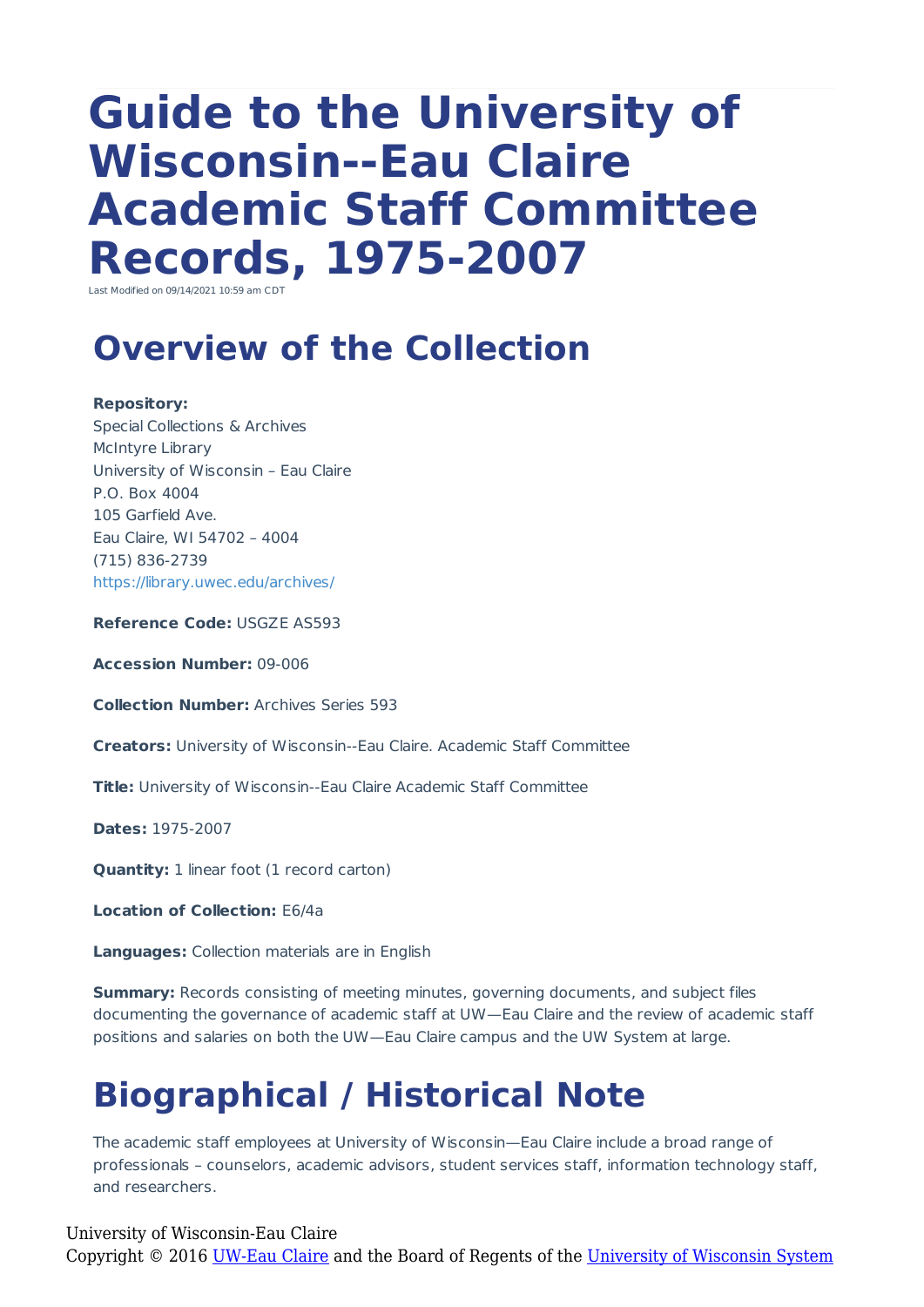Academic staff who worked at the Wisconsin State Universities prior to the University of Wisconsin System merger could either be on tenure track or tenured as unranked faculty. Academic staff hired after the merger were not only provided none of the governance rights or job security of the faculty, but also not represented by the union that protected the classified staff.

In the early 1980s, the UW Board of Regents requested a review of policies and procedures concerning academic staff. In 1985, academic staff members were granted governance rights. Also in that year, the UW System hired a consulting firm (Hayes/Hill) to develop the Academic Staff Titling and Compensation plan. Ultimately, the implementation of this plan resulted in a court battle between The Association of University of Wisconsin Professionals, representing Richard Boyum of UW – Eau Claire, and the UW – System. In the "Frankel Decision" of 1989, the Dane County (Wis.) Circuit Court ruled in favor of Boyum.

At the University of Wisconsin—Eau Claire, the Academic Staff Committee was absorbed into the Faculty Senate, creating a combined University Senate. Although they no longer had an independent governing organization, academic staff at UW—Eau Claire continued to push for pay equity. In the 1990s, academic staff worked to rectify gender-bias in academic staff salaries.

### **Content Description**

The records consist of meeting minutes, governing documents, and subject files documenting the governance of academic staff at UW--Eau Claire and the review of academic staff positions and salaries on both the UW--Eau Claire campus and the UW System at large.

### **Administrative Information**

**Acquisition Information:** Donated to the University Archives by Judith Blackstone in August 2008.

**Access Restrictions:** Collection is open to the public.

**Use Restrictions:** Researchers are responsible for using in accordance with 17 U.S.C. Copyright owned by the University of Wisconsin—Eau Claire.

**Preferred Citation:** University of Wisconsin—Eau Claire Academic Staff Committee Records, 1975- 1996. AS593. Special Collections & Archives. McIntyre Library. University of Wisconsin--Eau Claire. Eau Claire, WI.

**Processing Note:** Processed by Colleen McFarland in August 2008.

**Arrangement:** Flat arrangement; alphabetical organization

# **Subjects**

**Personal Names:** Blackstone, Judith

**Corporate Names:** University of Wisconsin--Eau Claire. Academic Staff Committee – Archives

**Subject Terms:** Universities and colleges – Employees – Wisconsin Collective bargaining – College

University of Wisconsin-Eau Claire Copyright © 2016 [UW-Eau Claire](http://www.uwec.edu) and the Board of Regents of the [University of Wisconsin System](http://www.uwsa.edu/)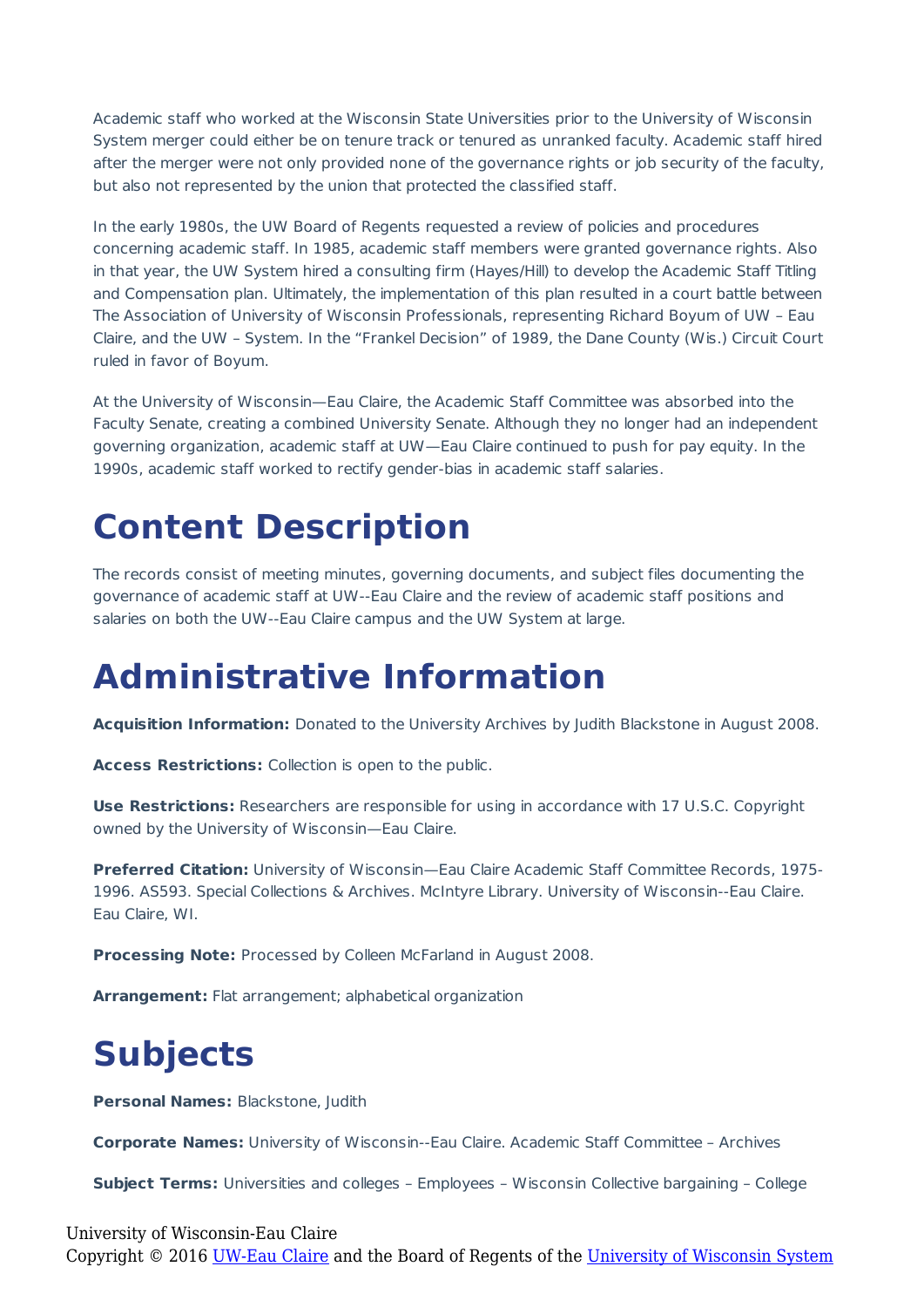# **Detailed List of Contents**

| <b>Container Contents</b> |                                               | <b>Dates</b> |
|---------------------------|-----------------------------------------------|--------------|
| <b>Box/Folder</b>         | Academic Staff Review Phase I-IV              | 1983-1984    |
| 1/1                       |                                               |              |
| Box/Folder                | <b>Academic Staff Review Phase V</b>          | 1984-1985    |
| 1/2                       |                                               |              |
| <b>Box/Folder</b>         | <b>Constitution and Drafts</b>                | 1986-1987    |
| 1/3                       |                                               |              |
| <b>Box/Folder</b>         | Correspondence                                | 1989-1991    |
| 1/4                       |                                               |              |
| <b>Box/Folder</b>         | Faculty and Academic Staff Salary Survey 1996 |              |
| 1/5                       |                                               |              |
| Box/Folder                | "Frank I Decision" Files                      | 1987-1992    |
| 1/6                       |                                               |              |
| Box/Folder                | <b>Gender Equity Study Files</b>              | 1988-1992    |
| $1/7 - 9$                 |                                               |              |
|                           | Box/Folder Gender Equity Study Outcomes       | 1994         |
| 1/10                      | Summary                                       |              |
| <b>Box/Folder</b>         | Gender Equity Study Survey                    | 1990-1991    |
| 1/11                      |                                               |              |
| <b>Box/Folder</b>         | <b>Grievance Guidelines</b>                   | 1986         |
| 1/12                      |                                               |              |
| <b>Box/Folder</b>         | Hayes/Hill - Academic Staff Titles            | 1986-1991    |
| 1/13                      |                                               |              |
| Box/Folder                | Hayes/Hill Files                              | 1984-1989    |
| $1/14-16$                 |                                               |              |
| <b>Box/Folder</b>         | Job Security                                  | 1988-1990    |
| 1/17                      |                                               |              |
| <b>Box/Folder</b>         | <b>Meeting Minutes</b>                        | 1982-2007    |
| 1/18-22                   |                                               |              |
| <b>Box/Folder</b>         | Newsletter                                    | 1992-1995    |
| 1/23                      |                                               |              |
| <b>Box/Folder</b>         | <b>Personnel Rules</b>                        | 1975-1989    |
| 1/24                      |                                               |              |
| <b>Box/Folder</b>         | Policies                                      | 1988-1989    |

University of Wisconsin-Eau Claire

Copyright © 2016 [UW-Eau Claire](http://www.uwec.edu) and the Board of Regents of the [University of Wisconsin System](http://www.uwsa.edu/)